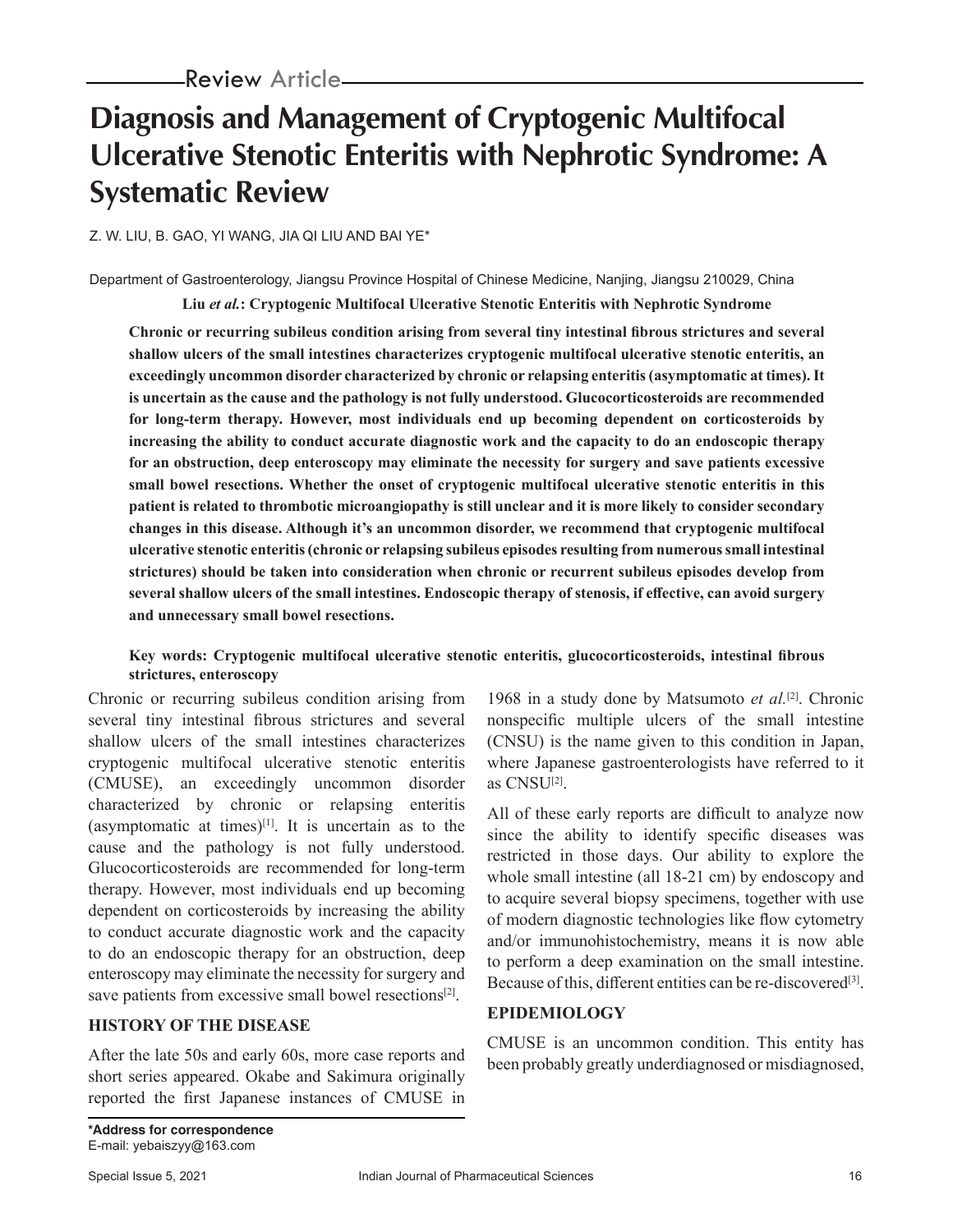especially with Crohn's disease and non-steroidal antiinflammatory drugs (NSAIDs) induced enteropathy[3]. CMUSE was responsible for 12 of the occurrences of couverture maladie universelle (CMU) hospitalization that occurred in France. This study is based on research that began by analyzing the medical data of 220 French gastrointestinal clinics. In a study published in the journal of Ophthalmology, one of the research conducted in 2012 presented a collection of 15 instances from Japan that included a detailed evaluation of the literature. The study found that CMUSE (diagnosed between 1994 and 2009 at a single tertiary care centre) occurred in three instances in the sample<sup>[3]</sup>. A study conducted by Chinese author Chang *et al.*[4] studied CMUSE in individuals that were diagnosed by methods of twin balloon enteroscopy (a series from 6 university hospitals in Korea).

## **CAUSES AND CONSEQUENCES**

CMUSE has not yet been identified as the cause and the mechanism of causation is also not completely understood. Some writers believe that this creature does not exist and that everything is, in fact, a mass hallucination.

Systemic glucocorticosteroids, such as cortisone, favour CMUSE immunological pathogenesis. Approximately 60-90 % of these individuals become corticodependent over a period of up to 3-24 or even 25 d. This might be the solution to aetiology and pathophysiology, because fibrous tissue might be overstimulated $[5,6]$ . CMUSE is often linked to chronic subileus episodes since this is one of the primary CMUSE indicators. A third growth factor, transforming growth factor beta  $(TGF- $\beta$ ), has$ also been shown to stimulate fibroblast proliferation. This process may be aided by the following growth factors: Interleukin-6 (IL-6), interleukin-8 (IL-8), tumour necrosis factor alpha (TNF- $\alpha$ ), fibroblast growth factors (FGF-2), granulocyte-macrophage colonystimulating factor (GM-CSF) and TGF- $\beta$ . In addition to the aforementioned fibroblast and endothelium-derived growth factors, other similar factors are released by fibroblasts and endothelial cells, such as the connective tissue growth factor (CTGF). Collagen degradation by the family of matrix metalloproteinases (MMPs) known as collagenases begins with the breakdown of collagen by a different family of MMPs called collagenases. The aforementioned protease-secreting matrix cells, neutrophils and macrophages are all active. In persons who are in good condition, collagen breakdown can occur rapidly and begins the moment collagen is made. We believe that multifocal small intestine collagen degradation might be a significant pathogenetic factor in CMUSE. Fibrous tissue inflammatory reaction occurs in CMUSE[7-9].

The suggested name CMUSE can be described as an "atypical vasculitis". On the other hand, however, any kind of vasculitis of any source, no matter what, should be classified just as "vasculitis." Amino acid derivative of chitin, chitosan and chitosan polysulfate are frequently discovered in the involvement of the small intestine in Churg-Strauss syndrome, systemic lupus erythematosus, Buerger's disease, Wegener's granulomatosis, Weber-Christian disease and systemic sclerosis. Very infrequently, vasculitis is linked with multifocal stenosis of the small intestine, including perforation. Because of this, vasculitis tends to have a systemic component (kidneys, skin, joints, lungs, etc.) [10,11]. Extraintestinal involvement was identified in none of our three patients and histopathology detected no evidence of vasculitis in the small intestine. One of the authors was unable to find arteritis in his cohort. The hypothesis that CMUSE may be linked to C2 complement deficit was first proposed by one author, but was not verified by other researchers. In a study done by Fraile *et al.* it was discovered that X-linked recessive reticulate pigmentary condition is connected to CMUSE[12].

A major clinical symptom is the presence of several tiny intestinal strictures. Anaemia related to minor intestinal occult blood loss is typically reported in patients with chronic iron insufficiency. Patients are commonly found to have weariness, edema and growth retardation and these problems generally recur as a result of their iron deficiency. However, diarrhoea, malabsorption, hematochezia and fever are infrequently seen in conjunction with these conditions. It is possible for anaemia to be present before a diagnosis of CMUSE.

Several surgeries were required since many patients developed symptomatic strictures from CMUSE and at least one of the strictures needed to be resected. The clinicopathological characteristics of CMUSE have been compiled as despite the surgeries, 7 out of the 10 patients had symptoms in return and 4 individuals experienced strictures reoccurrence. Neutrophils and eosinophils formed the inflammatory infiltration. However, administration of glucocorticosteroids resulted in steroid dependency. A group of researchers obtained data on 2 CMUSE instances found by methods of twin balloon enteroscopy in 48 individuals (a series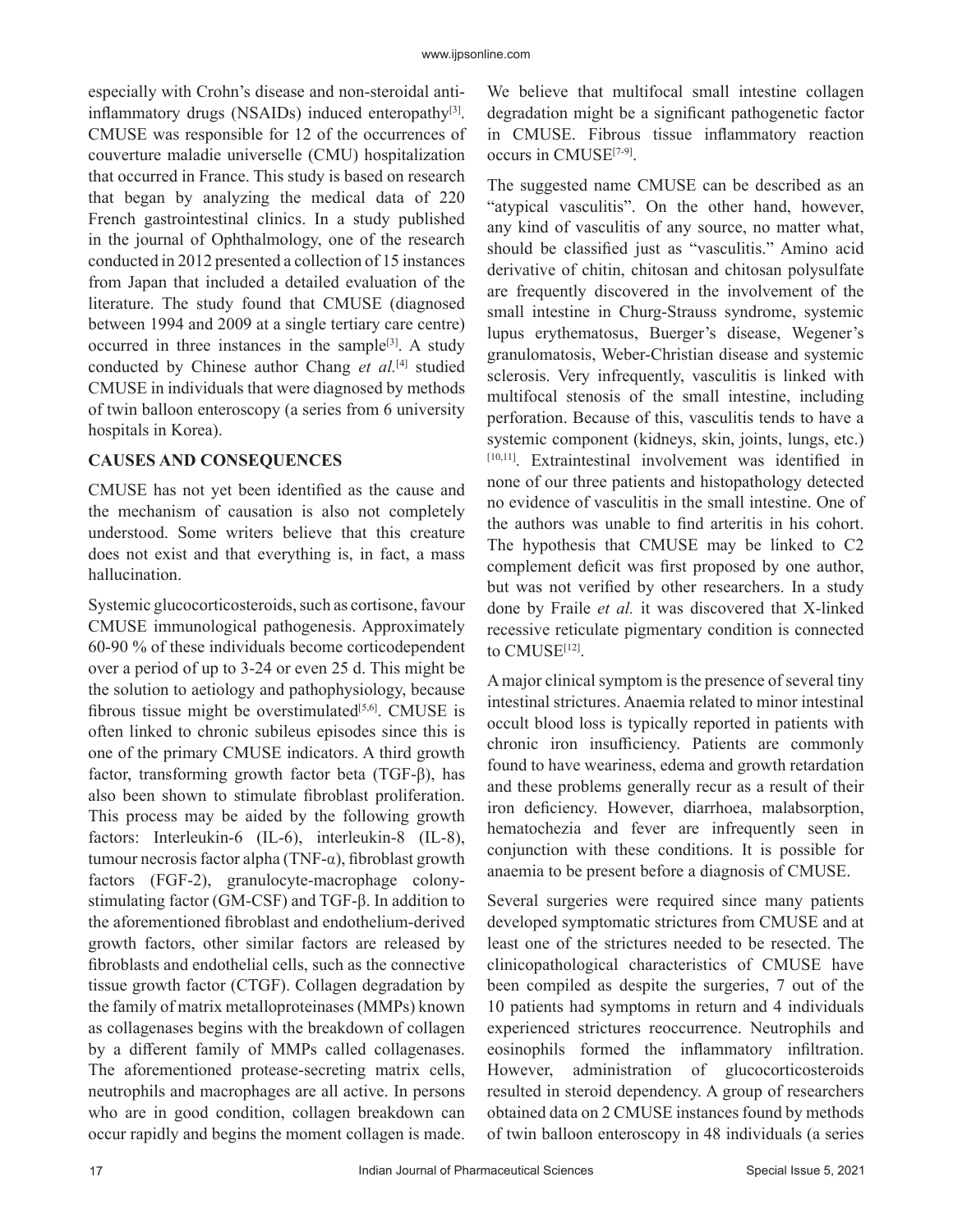from 6 university hospitals in Korea). Both people experienced recurring stomach discomfort that was persistent and long-term. Patient A was diagnosed with recurrent melena for 41 mo, while the other patient was presented for a capsule endoscopic surgery due of a retained endoscope. No indication of arteritis was observed on mesenteric arteriography. CMUSE has mixed inflammatory infiltration (neutrophils, monocytes and eosinophils), tiny intestinal stenosis and shallow ulcers<sup>[13,14]</sup>.

Intestinal strictures, which have previously only been seen in adults, have been discovered in adolescents and middle-agers. Additionally, superficial ulceration of the mucosa and submucosa has been observed, as well as a chronic or relapsing clinical course (even after surgery). On top of that, no biological signs of systemic inflammatory reaction are found and glucocorticosteroids prove to be beneficial.

CMUSE hospitalized 12 patients between 1965 and 1993 was reported by Perlemuter *et al.*[15]. Although all 10 patients had surgery, 7 experienced recurrence of symptoms and 4 reported stricture recurrence. Neutrophils and eosinophils were found within an inflammatory infiltrate, which was comprised of them. The use of glucocorticosteroids was successful, but required the development of steroid dependency. A group of researchers including Chang, *et al.* obtained data on 2 CMUSE instances found by methods of twin balloon enteroscopy in 48 individuals (a series from 6 university hospitals in Korea). Both patients complained from persistent abdominal discomfort that came and went. Recurrent melena (seen for 41 mo) was seen in one patient, while a case of retained capsule endoscope was seen in another. In a mesenteric arteriogram, there was no sign of arteritis (inflammation of the small arteries inside the abdomen).

## **DIAGNOSIS**

In the event of CMUSE, diagnosis should start with reviewing a patient's medical history, observing his or her symptoms, having an abdominal computed tomography (CT) or magnetic resonance imaging (MRI), doing enteroclysis and analyzing the histology of the small intestine. Generally in chest anteroposterior radiograph: no obvious abnormality was found.

We can find the same part in MRI and Copper Dopper. MRI of small intestine: Segmental thickening of part of ileum wall, considering inflammatory bowel disease suspicious, please combine with clinical; the mesenteric lymph nodes in the middle abdomen were slightly enlarged, as shown in fig. 1.



**Fig. 1: MRI showed the phenomena of segmental thickening of small intestine and the stratification of the intestinal wall**

The terminal ileum is often spared in CMUSE/CNSU; CMUSE/tiny CNSU's intestinal ulcers primarily occur in the ileum. It is very common for the ulcers to be multiples (more than 20). Intestinal lesions, which are referred to as intestinal villi, will never develop into cobblestone appearance, fissure, or fistula development. In both the mucosa and submucosa, ulcers can be seen, but they never make it to the muscle layer. Infiltration of plasma cells, lymphocytes and eosinophils characterizes the mucosal lesions.

## **Endoscopy:**

Through oral double balloon enteroscopy to the proximal ileum, there were segmental annular ulcers with stenosis of lumen, which could not be passed by endoscopy. The ulcer base generally was not flat and covered with white moss. The mucosa at the edge of the ulcer was found to be rough and hyperemia. During biopsy, the ulcer texture could be very brittle and bleeding will be obvious. Thus, after local spraying of polysaccharide hemostatic repair bio-gel to stop bleeding, the endoscopy could be suggested. The intestinal cavity dilated at the side of mouth with retention of a small amount of intestinal fluid. The mucosa of the proximal small intestine was found to be rough, hyperemia, crispy, with scattered linear erosion. The mucosa at the dentate line of the lower esophagus was found to be rough, hyperemia and scattered linear short erosive foci.

# **Endoscopic diagnosis:**

Ulceration and stenosis were found in the small intestine and the nature was unknown; Reflux esophagitis (Grade A). It was difficult to enter the middle and distal ileum through transanal double balloon enteroscopy. Under the microscope, the ileum mucosa was rough and edematous, the texture of the mucosa was brittle, two peripheral superficial ulcers were found, involving a single circular fold, the surface was covered with thin white coating, the cavity was slightly narrow and a 1.2 cm ulcer was seen at the proximal end of the distal ileum, covered with white fur. A polypoid hyperplasia was seen in the transverse colon.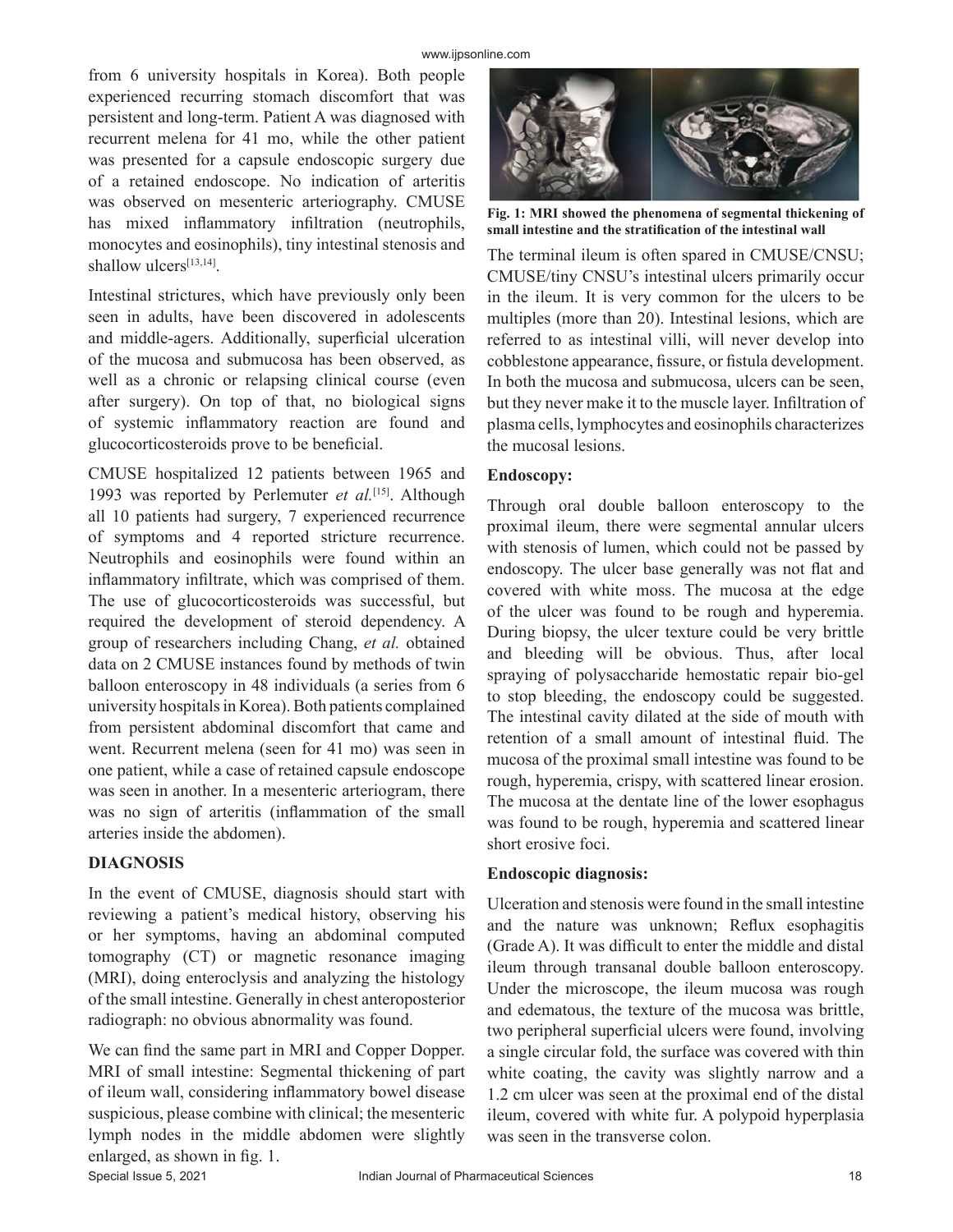# **Microscopic diagnosis:**

Multiple ileal ulcers with stenosis (CMUSE); colonic polyps was found.

# **Pathology:**

The pathology of oral enteroscopy showed chronic active enteritis (proximal ileum) with hyperplasia, dilation and hyperemia of lamina propria. No positive bacteria were found by special staining. Special staining results: acid fast (-), silver staining (-), periodic acid– Schiff (PAS) (-); Special staining: Masson's trichrome staining showed hyperplasia of collagen fiber tissue, Van Gieson's (VG) stain showed hyperplasia of collagen fiber tissue, as shown in fig. 2. The pathology of anal enteroscopy showed chronic active enteritis (distal ileum) with ulceration, as shown in fig. 3. Immunofluorescence examination of renal tissue (half a year ago, outer court): (Glomeruli) there were 8 glomeruli, 1/8 of which were sclerotic spheres and immunoglobulin M (IgM<sup>+</sup>) and complement 3  $(C3^{++})$ were diffusely distributed and deposited in mesangial area and vascular loop. Immunoglobulin G (IgG), immunoglobulin A (IgA), complement component 1q (C1q),  $\kappa$  light chain and  $\lambda$  light chain were all negative; (renal tubule) there was no deposition of immune complex and complement in the basement membrane of renal tubule; (vascular wall) there was no immune complex and complement deposition in the blood vessels of the glottic region, the capillary between the tubes and the interstitial vessels (tube type) negative.



**Fig. 2: Superficial annular ulcer was found by oral enteroscopy**



**Fig. 3: Through anorectal enteroscopy, superficial annular ulcer was found and a non-circumferential ulcer was also seen**

The diagnosis of CMUSE is not confirmed by any specific laboratory testing. We have one instance of CMUSE with a retained capsule, as well as one additional article reporting on the issue. We documented the spontaneous dissolution of a preserved video capsule before. Most importantly, Crohn's disease must be eliminated in the differential diagnosis of CMUSE. However, Crohn's disease is frequently seen in the jejunum with active illness elsewhere and jejunal involvement appears to be uncommon. One of our patients who had CMUSE had a wireless capsule endoscopy that showed a mixed inflammatory infiltrate (mainly plasma cells) on histology.

CMUSE is only one of several small intestinal diseases, each of which must be excluded when making a differential diagnosis. Also, the medications NSAIDs cause small intestinal injury, as well as tuberculosis and other chronic infections of the small bowel, Behcet's disease, drug-induced small intestinal injury (thiazides, potassium chloride) and malignancies must be ruled out. Extranodal malignant lymphoma most commonly affects the gastrointestinal system. This illness is not only found in polypoid and diffuse forms, but also in ulcerative forms. In the majority of cases, one of the following conditions is established by histology: diffuse large B-cell lymphoma or mucosa-associated lymphoid tissue (MALT) lymphoma. Rheumatoid arthritis patients experienced nonspecific ulcers in the small and large intestines while undergoing treatment with tocilizumab.

It is also required to identify CMUSE as a non-frequent pathological disease, rather than another CMUSE. We believe that CMUSE is unique from collagenous sprue, autoimmune or eosinophilic enteritis and chronic ulcerative jejunitis. Many stenosis of the small intestine is a prerequisite for diagnosing CMUSE, but nonspecific small intestinal ulcers cannot constitute CMUSE until there are multiple stenosis in the small intestine.

# **T cell subsets:**

The cellular immunity was low, the value continued to decrease and the possibility of infectious diseases increased. Thus, it was suggested that immunopotentiators should be used appropriately on the basis of symptomatic treatment and immunopotentiators could be combined according to the patient's condition to reduce the incidence of infection. The dynamic level of cellular immunity was measured again during the medication cycle (fig. 4).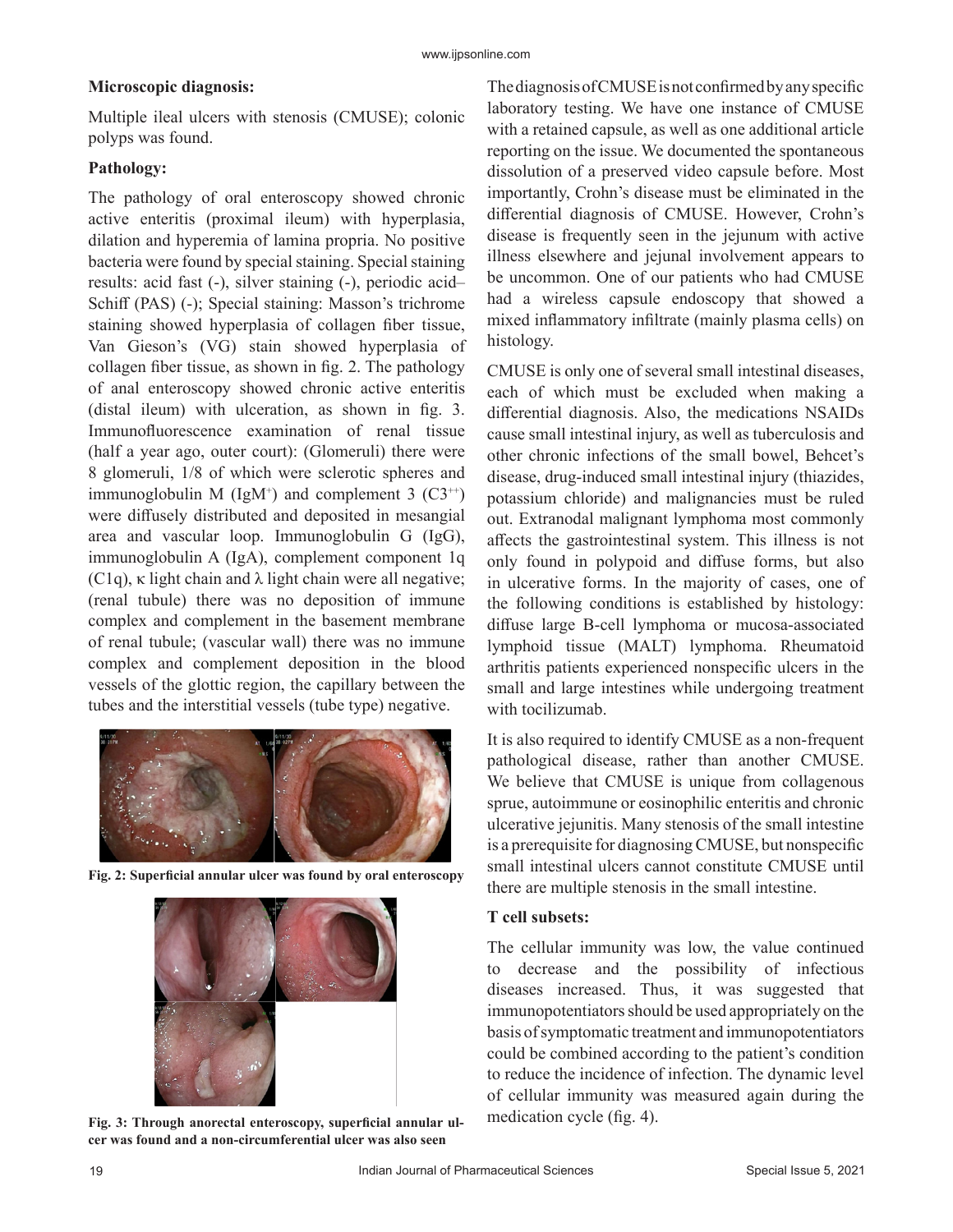

**Fig. 4: Biopsy pathology of the small intestinal ulcer**

Nephrotic syndrome is a clinical syndrome caused by various kidney diseases. The permeability of the glomerular basement membrane is increased. The basic characteristics include a large amount of proteinuria, that is, adults  $>3.5$  g/d or random urine albumin to creatinine ratio (ACR) as the standard, such as ACR >2200 mg/g; hypoalbuminemia (plasma albumin  $\leq 30$  g/l); edema of varying degrees is often accompanied by hyperlipidemia, of which the first two are necessary conditions for diagnosis. Pathological manifestations such as minimal changes, mesangial proliferative glomerulonephritis, mesangial capillary glomerulonephritis, membranous nephropathy, focal segmental glomerulosclerosis, etc. are common. The patient has thrombotic microangiopathy and is not a common pathological manifestation of nephrotic syndrome. Thrombotic microangiopathy is a group of acute clinicopathological syndromes, the main characteristics are microangiopathic hemolytic anemia, platelet decline and microvascular thrombosis. Acute renal failure is often caused when the kidneys are involved. Proteinuria and hematuria generally indicate kidney damage.

#### **MANAGEMENT**

At the moment, no remedy is available that can fix the problem. Systemic glucocorticosteroids should be the first line of therapy<sup>[16]</sup>. The dosage of systemic glucocorticosteroids varies inter individually; some people require prednisone (20 mg daily) while others might profit with dexamethasone (9 mg daily). But the majority of patients will have to endure the consequences of corticosteroid dependency<sup>[17]</sup>. Enteral or parenteral nutrition, in combination with iron supplementation, can be helpful, only until the time of delivery. Unfortunately, there was no response to treatment with 5-aminosalicylic acid and azathioprine. Patient's minor intestinal strictures were not prevented and the mucosal healing in the gut was not achieved with this treatment.

Several fibrous strictures formerly excised surgically were removed by open surgery; currently, the fibrous strictures can be treated endoscopically via deep enteroscopy. If treated with both corticosteroids and balloon dilation of small intestine non-ulcerated stenosis, discomfort and stenosis diminish (confirmed on deep enteroscopy). At the present time, due to the development of deep enteroscopy, surgery is not considered a therapy of first choice for those with small bowel syndrome (when severe ileus episode occurs and cannot be managed by the pharmacology means of treatment, that is, intravenously administrated glucocorticosteroids)[18].

## **PROGNOSIS**

CMUSE prognosis is unknown. In the past, patients who developed strictures in the small intestine were sent to surgery. The recurrence rate after surgery was higher than expected<sup>[19]</sup>. Because of recurrent stenosis and a number of resections of the small intestine, this patient was operated 7 times.

#### **DISCUSSION**

CMUSE is a rare syndrome with unknown etiology and mainly involving small intestine, which was firstly reported by Lindholmer *et al.* in 1964<sup>[1,20]</sup>. CMUSE is characterized by multiple sites and segments of the small intestine with circular shallow ulcers with stenosis, often manifested as recurrent abdominal pain, intestinal obstruction and anemia in clinic. At present, the total number of reported cases in the world is less than  $100^{[2-9]}$ , including about 10 cases reported in China[13-15].

CMUSE often occurs in young and middle-aged people, but it has also been reported in children.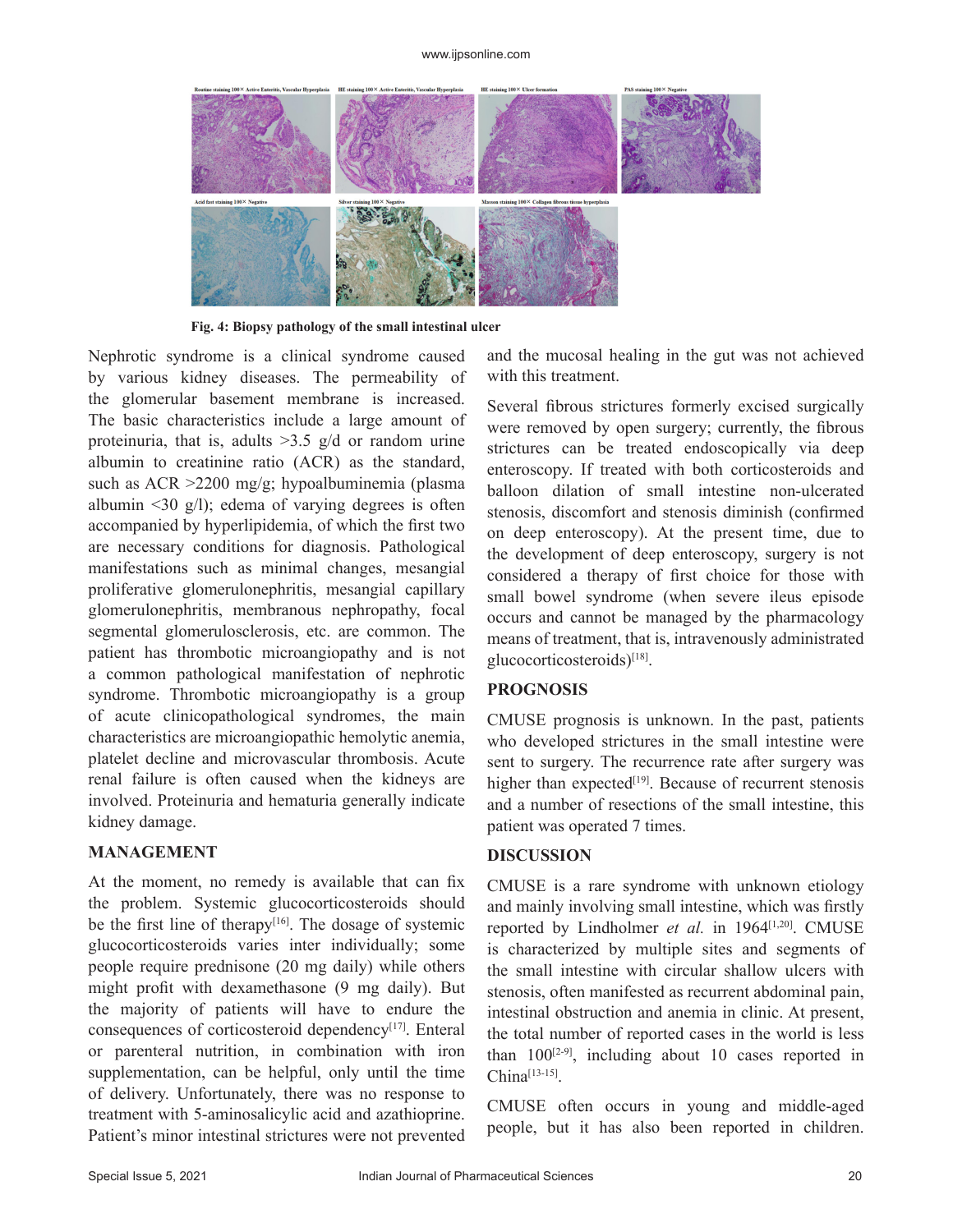Because the lesion is located in the small intestine, the diagnosis usually takes a long time due to the limitation of examination conditions and understanding of the disease. Many studies report that it usually takes years to decades from the onset of the disease to the consideration of CMUSE diagnosis<sup>[16]</sup>. The patient had intussusception 1 y ago and was treated with surgery. Because of the lack of specificity of surgical pathology, the diagnosis was not clear.

Abdominal pain, anemia and gastrointestinal bleeding were the main manifestations of the disease in the early stage, while repeated intestinal obstruction, malnutrition and hypoproteinemia appeared in the later stage. Patients with CMUSE rarely have extraintestinal manifestations, only 4 cases of oral ulcer, anal abscess, alopecia with photoallergy and edema with polyserositis, respectively, were reported before<sup>[14]</sup>. The patient reported in the present case was complicated with nephrotic syndrome and hypothyroidism. Renal biopsy confirmed that  $IgM^+$  and  $C3^{++}$  were diffusely distributed and deposited in mesangial area and vascular loop. However, it is not clear whether nephrotic syndrome is a separate disease or an extraintestinal manifestation of CMUSE.

The laboratory examination of CMUSE patients lacks specificity. In addition to anemia, hypoproteinemia, fecal occult blood positive and other non-specific manifestations, systemic inflammatory indicators such as erythrocyte sedimentation rate (ESR) and C-reactive protein were normal or slightly increased, while intestinal inflammatory indicators such as fecal calprotectin could be significantly increased. Autoantibodies were negative. There were also a few patients with abnormal immune indexes. ESR and C-reactive protein were normal in this patient. Fecal calprotectin test: 1137.3  $\mu$ g/g, which was significantly increased, indicating inflammatory lesions in the intestine. As no obvious abnormality was found in the colonoscopy, the diagnosis was finally confirmed by enteroscopy. The patient's immunoglobulin was significantly decreased, which expressed as severe hypoproteinemia and hypoimmunoglobulinemia. This may be related to this disease, but the clinical consideration is more related to nephrotic syndrome.

The diagnosis of this disease depends on endoscopic findings, therefore, capsule endoscopy and enteroscopy have high diagnostic value for this disease. Under CMUSE endoscopy, multiple small intestinal strictures and superficial ulcers are found. The lesions are mainly located in jejunum and ileum. Normal mucosa can be found between the multiple ulcers. The ulcers are various in shapes, which can be round, circular, linear or irregular. The ulcers only involve the mucosa and submucosa instead of muscle layer and below, so they do not form through wall ulcer, fistula or paving stone like changes. The biopsy specimens show nonspecific mixed inflammation of small intestinal mucosa and submucosa, which often infiltrated plasma cells, monocytes (including B and T lymphocytes), neutrophils and eosinophils<sup>[21]</sup>. At present, there are no clear and unified diagnostic criteria for CMUSE. This case was based on the diagnostic criteria of CMUSE proposed by Perlemuter *et al.* in 2017<sup>[9]</sup> as follows:

Clinical history- long course of disease, several years to decades; persistent occult blood in gastrointestinal tract with severe anemia; partial family history.

Clinical features-chronic recurrent intestinal obstruction; chronic iron deficiency anemia with fatigue, dizziness, edema or growth retardation; rarely with diarrhea; normal inflammatory indicators or other systemic inflammatory biological indicators; normal colonic and gastric tissues and no extraintestinal manifestations.

Imaging findings-Enema examination showed multiple continuous stenosis of small intestine.

Endoscopic findings-multiple and pleomorphic superficial ulcers with clear boundary with surrounding normal mucosa; capsule endoscopy should be cautious because it may stay in the stenosis.

Histological findings-necrotizing inflammatory ulcer did not invade the lamina propria; nonspecific inflammation, submucosal erosion with fibrosis.

Crohn's disease, NSAIDs associated enteritis, other chronic small intestinal infections, drug-induced small bowel damage and tumors should be excluded. According to the criteria, the diagnosis of this case was clear. At present, the main treatment of CMUSE is still lack of unified and effective drugs. Currently, nutritional support and steroid therapy are mainly used. Intestinal resection or balloon dilatation are often required when stenosis and intestinal obstruction occur<sup>[21]</sup>. However, steroid dependence and poor effect were found in steroid therapy before[22]. Generally speaking, steroids are effective for early lesions with obvious inflammation. Other drugs such as mesalazine, azathioprine and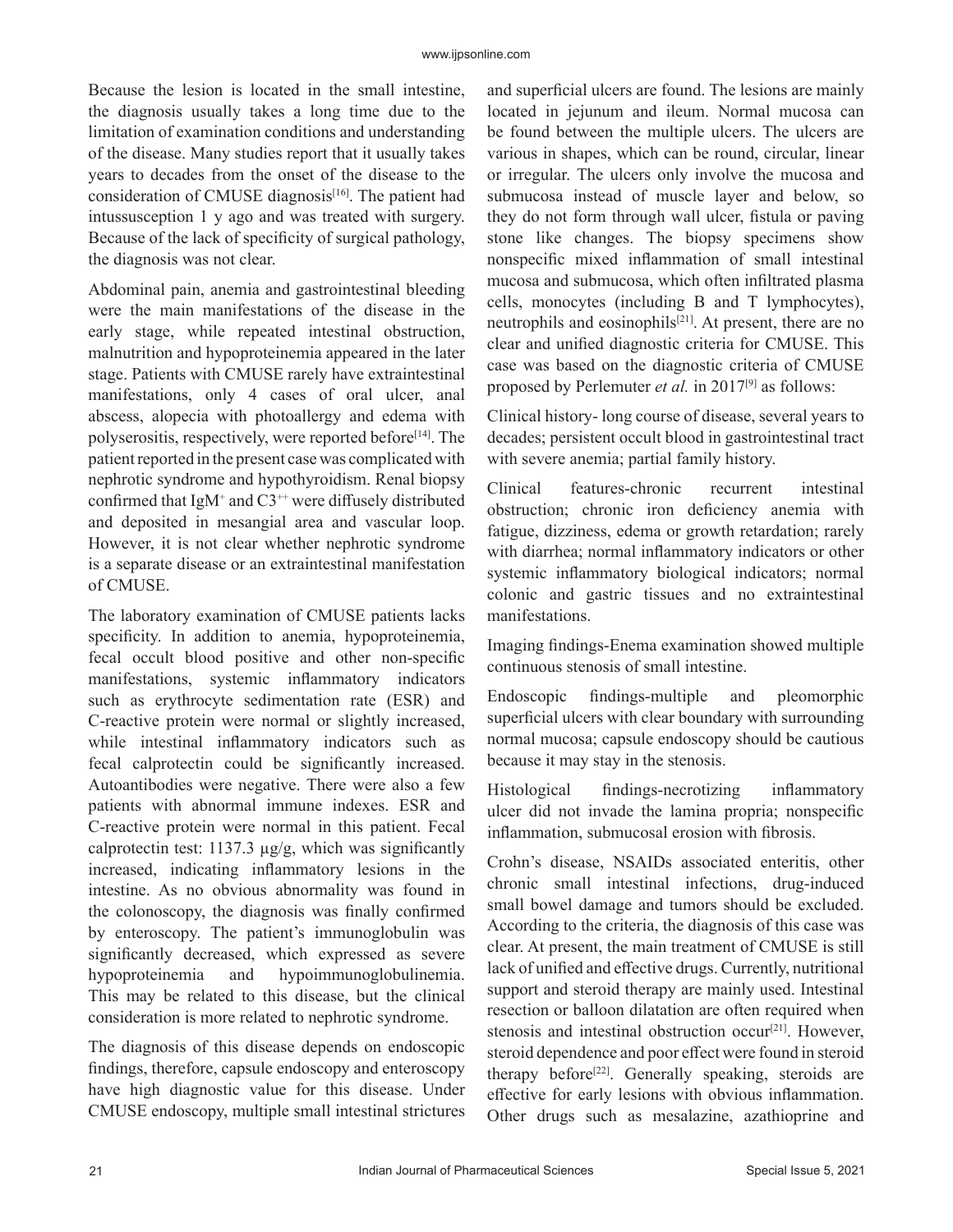infliximab were reported to be effective as well $[18]$ .

The prognosis of CMUSE is often poor. Patients with recurrent ulcers need surgical treatment or even repeated surgery after stenosis[23]. Severe cases may die of malnutrition and related complications[23,24]. CMUSE related tumors have not been reported yet. The patient in this case has mild stenosis and abdominal pain, so active treatment is needed to delay the recurrence and operation time and improve the quality of life.

Whether the onset of CMUSE in this patient is related to thrombotic microangiopathy is still unclear and it is more likely to consider secondary changes in this disease.

## **CONCLUSION**

Although it's an uncommon disorder, we recommend that CMUSE (chronic or relapsing subileus episodes resulting from numerous small intestinal strictures) should be taken into consideration when chronic or recurrent subileus episodes develop from several shallow ulcers of the small intestines. Endoscopic therapy of stenosis, if effective, can avoid surgery and unnecessary small bowel resections.

## **Acknowledgements:**

This work was supported by Jiangsu Province Hospital of Chinese Medicine.

## **Conflicts of interest:**

The authors report no conflicts of interest.

# **REFERENCES**

- 1. Lindholmer B, Nyman E, Raef L. Nonspecific stenosing ulceration of the small bowel: a preliminary report. Acta Chir Scand 1964;128:310-1.
- 2. Matsumoto T, Iida M, Matsui T, Yao T. Chronic nonspecific multiple ulcers of the small intestine: a proposal of the entity from Japanese gastroenterologists to Western enteroscopists. Gastrointest Endosc 2007;66(3):S99-107.
- 3. Kohoutova D, Bartova J, Tacheci I, Rejchrt S, Repak R, Kopacova M, *et al.* Cryptogenic multifocal ulcerous stenosing enteritis: a review of the literature. Gastroenterol Res Pract 2013;2013.
- 4. Chang DK, Kim JJ, Choi H, Eun CS, Han DS, Byeon JS, *et al.* Double balloon endoscopy in small intestinal Crohn's disease and other inflammatory diseases such as cryptogenic multifocal ulcerous stenosing enteritis (CMUSE). Gastrointest Endosc 2007;66(3):S96-8.
- 5. Kijmassuwan T, Tanpowpong P, Molagool S, Treepongkaruna S. A rare cause of multiple small bowel ulcers and strictures in a 10-year-old child. Turk J Gastroenterol 2018 ;29(1):112-5.
- 6. Hwang J, Kim JS, Kim AY, Lim JS, Kim SH, Kim MJ, *et al.* Cryptogenic multifocal ulcerous stenosing enteritis: radiologic features and clinical behavior. World J Gastroenterol 2017;23(25):4615-23.
- 7. Kwon SO, Kim YS, Kim SY, Hong SW, Lee HK, Moon JS. A case of cryptogenic multifocal ulcerous stenosing enteritis: differential diagnosis from Crohn's disease. J Gastrointestin Liver Dis 2012;21(3):309-12.
- 8. Chang DK, Kim JJ, Choi H, Eun CS, Han DS, Byeon JS, *et al.* Double balloon endoscopy in small intestinal Crohn's disease and other inflammatory diseases such as cryptogenic multifocal ulcerous stenosing enteritis (CMUSE). Gastrointest Endosc 2007;66(3):S96-8.
- 9. Perlemuter G, Guillevin L, Legman P, Weiss L, Couturier D, Chaussade S. Cryptogenetic multifocal ulcerous stenosing enteritis: an atypical type of vasculitis or a disease mimicking vasculitis. Gut 2001;48(3):333-8.
- 10. Tao EW, Zou TH, Wang YF, Tang JT, Chen YX, Gao QY. Case report of cryptogenic multifocal ulcerous stenosing enteritis (CMUSE): a rare disease may contribute to endoscopycapsule retention in the small intestine. BMC Gastroenterol 2019;19(1):1-6.
- 11. Yang Y, Zhao L, Zhang Y. A Steroid-resistant cryptogenic multifocal ulcerous stenosing enteritis. Niger J Clin Pract 2018;21(5):678-80.
- 12. Fraile G, Norman F, Eugenia Reguero M, Defargues V, Redondo C. Cryptogenic multifocal ulcerous stenosing enteritis (CMUSE) in a man with a diagnosis of X-linked reticulate pigmentary disorder (PDR). Scand J Gastroenterol 2008;43(4):506-10.
- 13. Zhang Y, Huang L, Liu R, Wang M, Jiang Z, Zhou W, *et al.* Case report of a pair of siblings with cryptogenic multifocal ulcerating stenosing enteritis: a rare disease easily to be misdiagnosed as Crohn disease. Medicine 2017;96(32):e7527.
- 14. Reyihanguli A , Ye M, Jiang CQ. Cryptogenic multiifocal ulcerous stenosing enteritis:a case report and literature review. Chin J Diffic Complicated Cases 2020;8:845-6.
- 15. Singh A, Sahu MK, Panigrahi MK, Misra D. Cryptogenic multifocal ulcerous stenosing enteritis (CMUSE): a tale of three decades. ACG Case Rep J 2017;4.
- 16. Zhang P, Sun H, Zhang Y, Wu J, Wang YH, Jiang ZN, *et al.* Cryptogenic multifocal ulcerative stenotic colitis in a child: a case report and literature review. Chin J Evid Based Pediatr 2018;3:210-4.
- 17. Wu D, Chen D, Liu W, Zhou W, Qian J. Clinical analysis of 10 cases of cryptogenic multifocal ulcerative stenotic colitis. Chin J Dig 2017;37(2):79-83.
- 18. Zhe YB, Zhou W, Mao J. Two cases of cryptogenic multifocal ulcerative stenotic colitis. Chin J Gen Surg 2017;32(1):8.
- 19. Chung SH, Park SU, Cheon JH, Kim ER, Byeon JS, Ye BD, *et al.* Clinical characteristics and treatment outcomes of cryptogenic multifocal ulcerous stenosing enteritis in Korea. Dig Dis Sci 2015;60(9):2740-5.
- 20. Vasco PG, Rodriguez GF. Cryptogenia multifocal ulcerous stenosing enteritis: an entity on its own as a cause of abdominal pain, iron deficiency anemia and protein-losing enteropathy. Rev Clin Esp 2014;214(1):26-30.
- 21. Chung SH, Park SU, Cheon JH, Kim ER, Byeon JS, Ye BD, *et al.* Clinical characteristics and treatment outcomes of cryptogenic multifocal ulcerous stenosing enteritis in Korea. Dig Dis Sci 2015;60(9):2740-5.
- 22. de Schepper H, Macken E, van Marck V, Spinhoven M, Pelckmans P, Moreels T. Infliximab induces remission in cryptogenic multifocal ulcerous stenosing enteritis: first case. World J Gastroenterol 2013;19(10):1661-4.